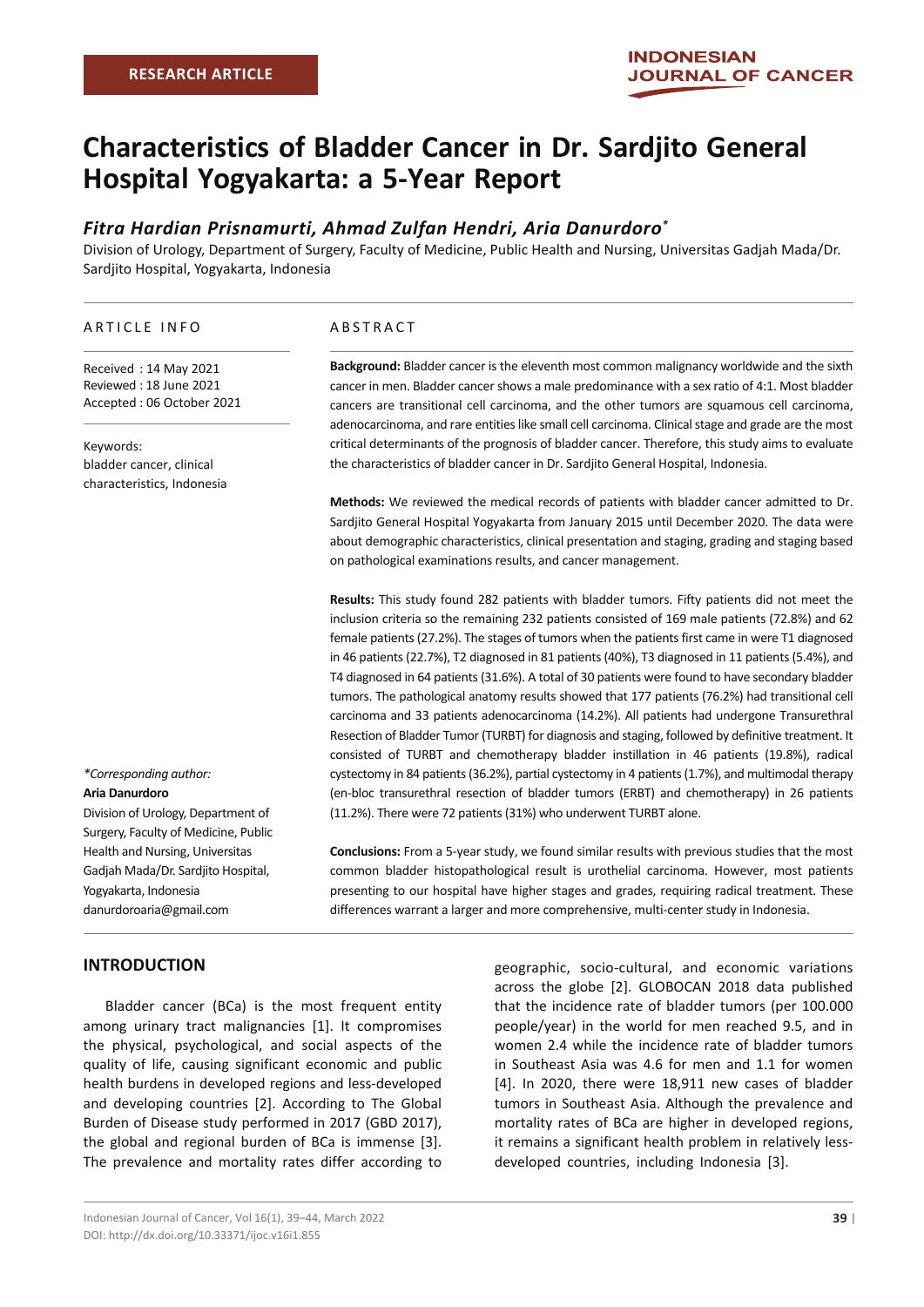The two commonly recognized risk factors of bladder cancer are smoking and exposure to synthetic aniline dye intermediates such as beta-naphthylamine and benzidine. Indonesia has a high smoking prevalence of 71% in men among the general population in Central Java only. Batik is an Indonesian traditional textile product, in which Yogyakarta is one of the centers of the batik industry. The increasing use of synthetic dyes in batik production, such as aniline, raises concern about its carcinogenic effects. The elevated count of smokers and repeated exposure to occupational carcinogens will presumably increase the incidence of bladder cancer in Yogyakarta.

The previous study mentioned the characteristics of Indonesian bladder cancer patients in a tertiary hospital in Bandung, West Java, Indonesia. However, the genetic phenotype may vary even among Indonesians, which may influence the study results. Also, more descriptive data are needed to complete the previous study and build better epidemiology data on bladder cancer in Indonesia.

To date, there is a lack of actual and updated information on bladder cancer characteristics in Indonesia's regions. This study aimed to describe the characteristics of patients with bladder cancer admitted to Dr. Sardjito General Hospital Yogyakarta from January 2015 until December 2020. Having this information enables us to obtain a more detailed incidence rate and risk factor analysis for bladder cancer.

# **METHODS**

This study had a retrospective and descriptive design. The medical records of patients diagnosed with bladder cancer based on histopathological results hospitalized in Dr. Sardjito General Hospital Yogyakarta between January 2015 and December 2020 were collected and analyzed.

This study data were taken in Dr. Sardjito General Hospital from March 1, 2020, to March 31, 2021. All the patients who met inclusion criteria were included in the study sample. The inclusion criteria for cases consisted of having a medical record and a clinical diagnosis of bladder cancer based on radiographic, pathologic, or cytological findings alone or in combination with one another. The exclusion criteria consisted of not having the pathological result and bladder cancer patients who have previously been diagnosed at Dr. Sardjito General Hospital. Variables collected were demographic aspects including the number of patients, age, gender, the ratio of men to women, diagnostic aspects including chief complaint, urine cytology, clinical staging, tumor grading, and pathology examination results, as well as the therapeutic aspects. We defined secondary bladder cancer as a tumor not primarily originated from the bladder. It is commonly categorized

as a direct extension of tumor from surrounding organs, metastasis, and lymphoma/leukemias. The collected data were analyzed to determine the overall number of bladder cancer, the ratio between male and female patients, age characteristics, the patient's chief complaints, stage, and grading of histopathology results, as well as a treatment performed. All analysis results are displayed in tables and described narratively.

Most of the patients in this study were referred from another hospital. We did not re-examine them in our hospital if they had already had the urinary cytology results. Consequently, some of the urinary cytology data from the previous hospital are not available in our medical records.

# **RESULTS**

From January 2015 until December 2020, there were 282 patients diagnosed with bladder cancer. Fifty patients did not meet the inclusion criteria. The demographic data are summarized in **Table 1**. The total subjects consisted of 169 men (72.8%) and 63 women (27.2%). The ratio of men to women was 2.68: 1. The average age of patients was 59.3 years. The age of the majority ranged between 41 and 60 years. The chief complaints of most patients were gross, painless, intermittent hematuria (195 patients, 84%), urinary retention or other complaints (19 patients, 8.3%), and chronic dysuria (18 patients, 7.7%).

There were a total of 232 bladder tumor patients studied. One hundred seventy-seven patients (76.3 %) had pathology results in the form of transitional cell carcinoma (TCC) with details of the histopathological degrees of 113 high grade, 62 low grade, and 2 Papillary urothelial neoplasms of low malignant potential (PUNLMP). Adenocarcinoma was found in 33 patients. Squamous cell carcinoma was found in 16 patients. There were two patients with embryonic rhabdomyosarcoma PA, two patients with endometroid carcinoma, one patient with rhabdomyosarcoma, and one patient with carcinosarcoma.

Most bladder cancer patients were in an advanced stage, above T2, when diagnosed (186 patients, 80.2%). The details are T2 in 81 patients (40.1%), T3 in 11 patients (5.4%), and T4 in 64 patients (31.7%). The early-stage (T1) classified as NMIBC occurred in 46 patients (22.8%). A total of 30 patients had infiltration of tumors from other organs (secondary tumor).

According to TCC invasion to muscle, 127 patients (71.8%) showed a pathology result as muscle-invasive while 46 patients (26%) had no evidence of muscle invasion. Four patients (2.2% of all samples) had no data record of muscle invasion. Urine cytology was performed in 92 patients (39.7 %) showing negative results or no malignant cells (34 patients, 37%), inflammatory cells (24 patients, 26%), atypical cells (3 patients, 3.3%), and malignant cells (31 patients, 33.7%).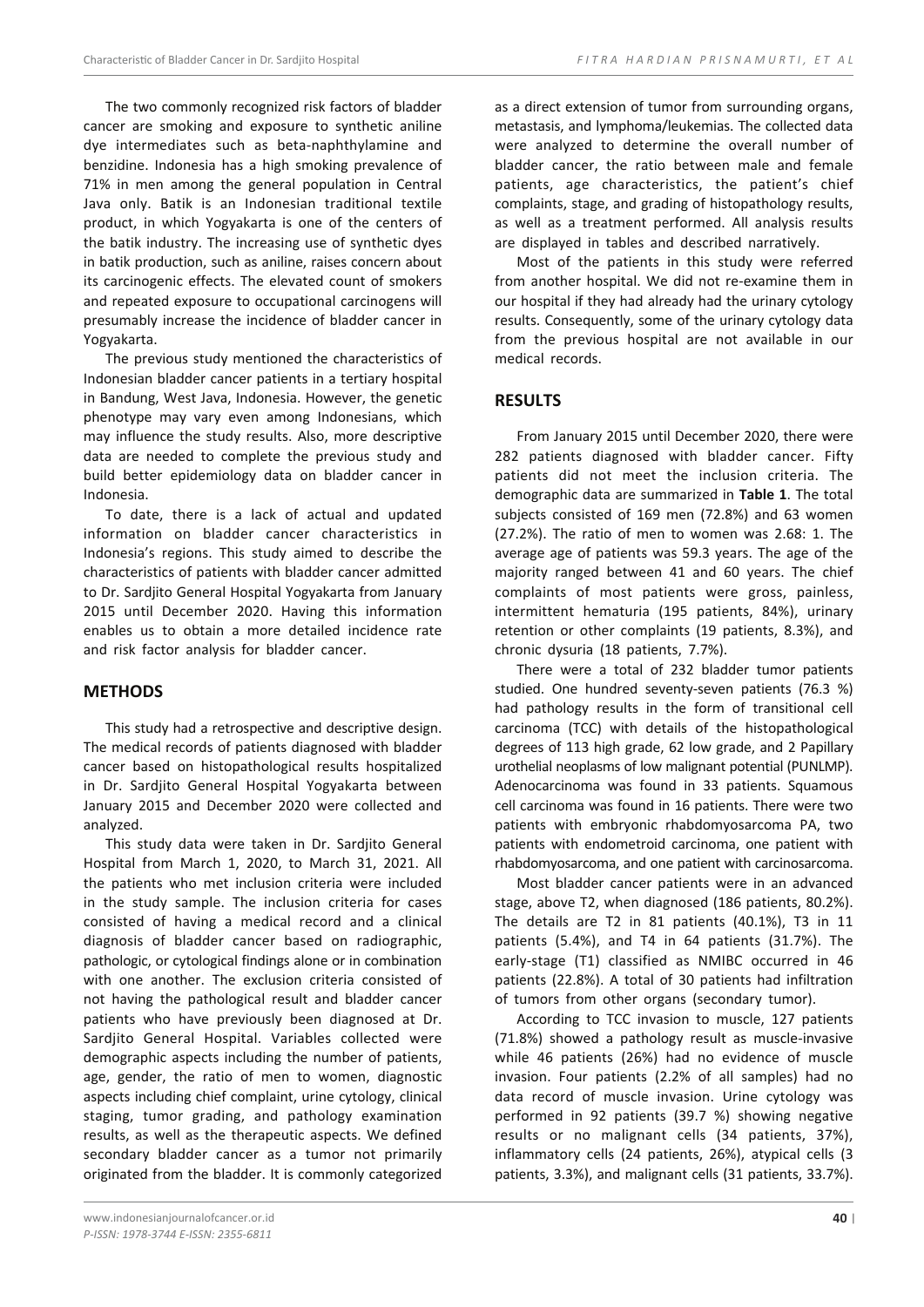#### **Table 1.** Profile of bladder cancer patients

| <b>Categories</b>                                                  | $n = 232$               | ℅            |
|--------------------------------------------------------------------|-------------------------|--------------|
| Sex                                                                |                         |              |
| Male                                                               | 169                     | 72.8         |
| Female                                                             | 63                      | 27.2         |
| Age (years)                                                        |                         |              |
| Range<br>Mean $±$ SD                                               | $2 - 86$<br>$59 \pm 13$ |              |
|                                                                    |                         |              |
| Age groups (years)<br>$<$ 18                                       | 3                       | 1.3          |
| $19 - 40$                                                          | 8                       | 3.4          |
| 41-60                                                              | 110                     | 47.4         |
| $61 - 80$                                                          | 105                     | 45.3         |
| >80                                                                | 6                       | 2.6          |
| Chief complaints/symptoms                                          | 195                     | 84.0         |
| Gross, painless, intermittent hematuria                            | 18                      | 7.7          |
| Chronic dysuria<br>Urinary retention                               | 19                      | 8.3          |
|                                                                    |                         |              |
| Histopathology<br>Transitional cell carcinoma                      | 177                     | 76.3         |
| High grade                                                         | 133                     | 63.8         |
| Low grade                                                          | 62                      | 35.0         |
| <b>PUNLMP</b>                                                      | $\overline{2}$          | 1.1          |
| Adenocarcinoma                                                     | 33                      | 14.2         |
| High grade<br>Low grade                                            | 13<br>12                | 39.4<br>36.4 |
| <b>PUNLMP</b>                                                      | 8                       | 24.2         |
| Squamous cell carcinoma                                            | 16                      | 6.9          |
| High grade                                                         | 9                       | 56.2         |
| Low grade                                                          | 3                       | 18.8         |
| <b>PUNLMP</b><br>Others                                            | 4<br>6                  | 25.0<br>2.6  |
|                                                                    |                         |              |
| <b>Clinical staging</b><br>T1                                      | 46                      | 25.9         |
| T2                                                                 | 81                      | 45.7         |
| T3                                                                 | 11                      | 6.2          |
| T4                                                                 | 64                      | 36.2         |
| Secondary tumor                                                    | 30                      | 16.9         |
| TCC invasion to muscle                                             |                         |              |
| Yes                                                                | 127                     | 71.8         |
| No<br>Without information                                          | 46<br>4                 | 26.0<br>2.2  |
|                                                                    |                         |              |
| Urine cytology result (n=92)<br>Malignant cell                     | 31                      | 33.7         |
| Atypical cell                                                      | 3                       | 3.3          |
| Inflammatory cell                                                  | 24                      | 26.0         |
| Normal                                                             | 34                      | 37.0         |
| Not performed                                                      | 85                      | 48.0         |
| <b>Definitive treatment</b>                                        |                         |              |
| TURBT alone                                                        | 72                      | 31.0         |
| TURBT + intravesical cytostatic instillation<br>Partial cystectomy | 46<br>4                 | 19.8<br>1.7  |
| Radical cystectomy                                                 | 84                      | 36.2         |
| TURBT + chemotherapy + radiotherapy                                | 26                      | 11.1         |
| Urinary diversion after radical                                    |                         |              |
| cystectomy (n=84)                                                  |                         |              |
| Ileal conduit                                                      | 42                      | 50.0         |
| Transureterocutaneostomy                                           | 39                      | 46.4         |
| Neobladder                                                         | 3                       | 3.6          |

PUNLMP, Papillary urothelial neoplasm of low malignant potential; TCC, Transitional cell carcinoma; TURBT, Transurethral Resection of Bladder Tumor

All bladder cancer patients underwent the TURBT procedure to confirm the diagnosis and stage and determine the next definitive treatment options. The definitive therapy consisted of either TURBT, followed by intravesical instillation of cytostatic agents eight times once a week, partial cystectomy, radical cystectomy, radiotherapy, and chemotherapy, or multimodal therapy. There were 72 patients (31%) who underwent TURBT alone, 46 patients (19.8%) underwent TURBT followed by intravesical cytostatic instillations eight times once a week, 4 patients (1.7%) underwent partial cystectomy, and 84 patients (36.2%) underwent radical cystectomy. A total of 26 patients (11.2%) underwent multimodal therapy, maximal TURBT followed by chemotherapy and radiotherapy. Among the eighty-four patients who underwent radical cystectomy, 42 (50%) of them underwent ileal conduit, 39 patients underwent transureteroureterostomy (TUUC), and three patients underwent neobladder as the urinary diversion.

The pie chart of Figure 1 should explain the distribution of the age, gender, symptoms, staging, pathological results, muscle invasiveness status, therapy of the primary tumor and types of urinary diversion in this study.

#### **DISCUSSION**

The ratio of men to women with bladder cancer in Dr. Sardjito General Hospital from January 2015 until December 2020 was 2.68: 1. This result is not much different from that of Abdih et al. [5] study, studying bladder cancer patients in Dr. Soetomo General Hospital Surabaya in 2014 with the ratio of men to women of 4.2: 1. In 2020, Globocan reported that the incidence of bladder cancer in Southeast Asia for men was 4.6 per 100,000 population while for women was 1.1 per 100,000 population. In general, the worldwide incidence of bladder cancer in men is 9.5 per 100,000 population and in women is 2.4 per 100,000 population, which means the men to women ratio is 3.96:1 [4].

Based on the results obtained, gross, painless, and intermittent hematuria as chief complaints are most found in bladder cancer patients (84%), followed by urinary retention (8.3%) and chronic dysuria (7.7%). Shephard et al. studied the visible hematuria that existed in 2,595 of 4,915 bladder patients (53%). Approximately 9% of complaints of dysuria, abdominal pain, and constipation were found in approximately 7% and 6% of bladder cancer patients [6].

There is a total of 232 bladder tumor patients studied; 177 patients (76.3 %) had pathology results in the form of transitional cell carcinoma (TCC) with details of the histopathological degrees of 113 high grade, 62 low grade, and 2 Papillary urothelial neoplasms of low malignant potential (PUNLMP). Adenocarcinoma was found in 33 patients, and squamous cell carcinoma was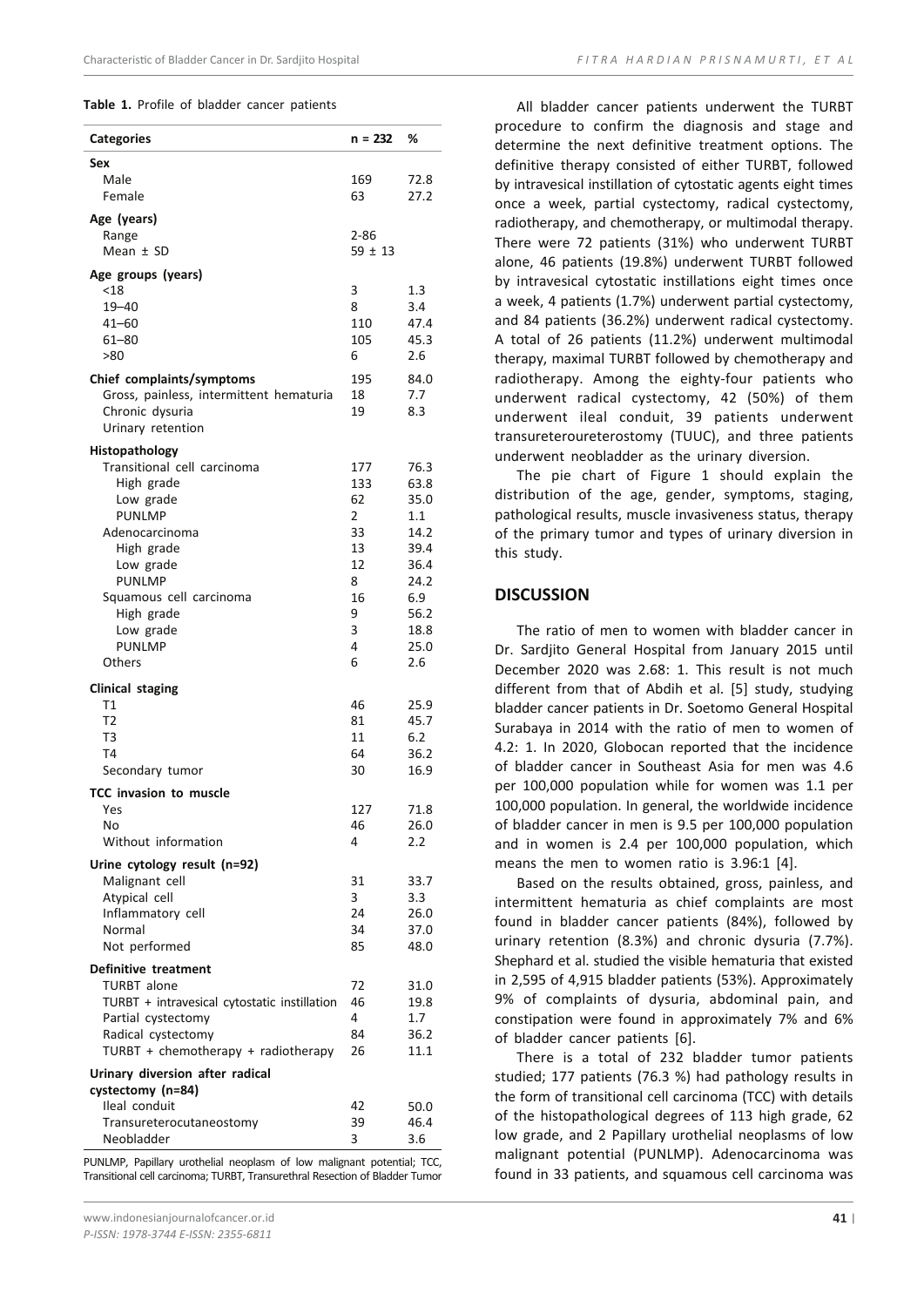

**Figure 1.** Pie-chart showing the demographic and clinical characteristics of bladder cancer patients included in the study. (A) Age distribution; (B) Gender distribution; (C) Symptoms distribution; (D) Staging distribution; (E) Histopathological results distribution; (F) Status of muscle invasiveness distribution; (G) Therapy of primary tumor distribution; (H) Types of urinary diversion after radical cystectomy (RC) distribution.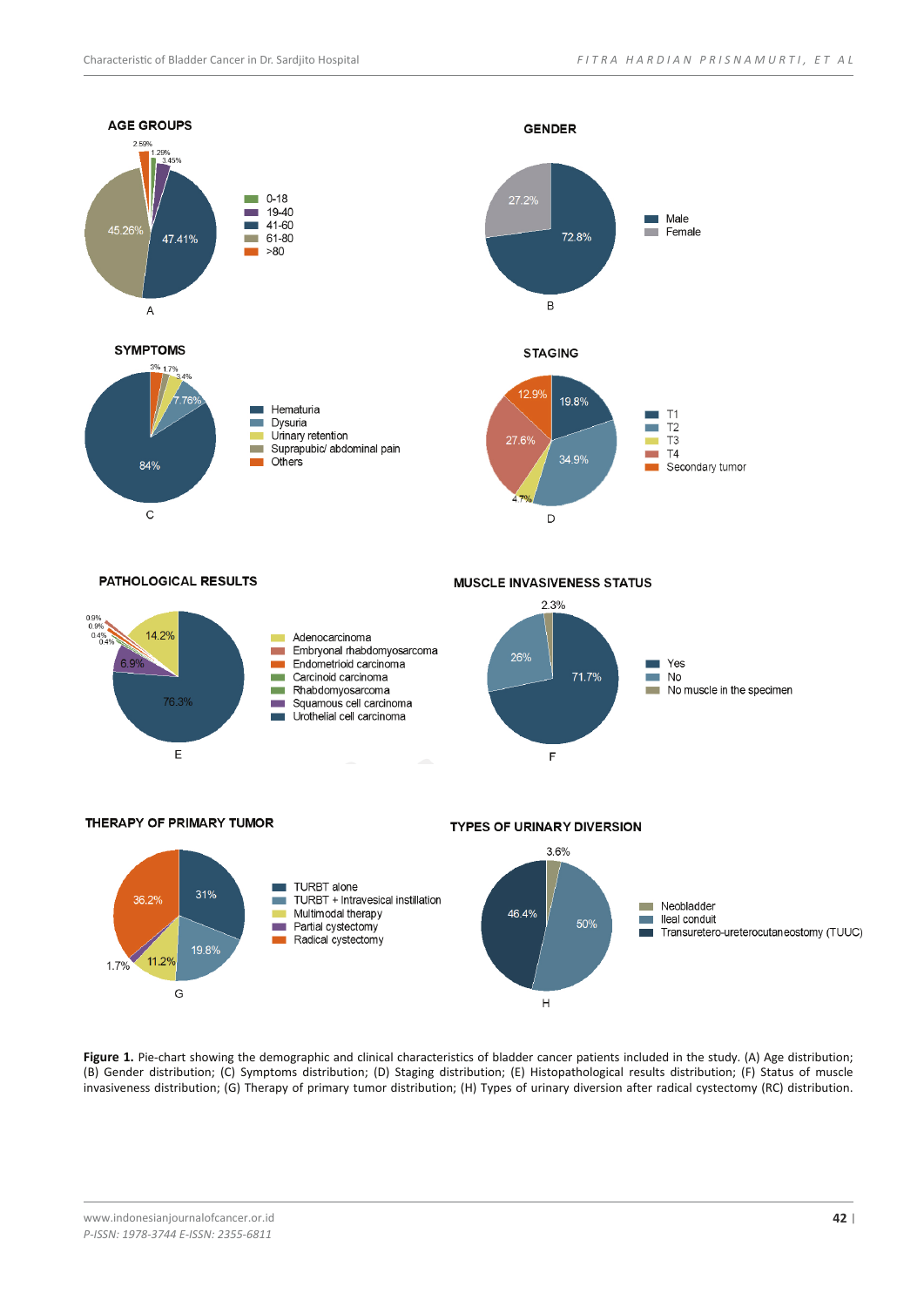found in 16 patients. Based on the data in the United States, 95% of patients with bladder cancer obtained histopathological results in the form of transitional cell carcinoma (TCC), 3% of cases with squamous cell carcinoma, and 2% of cases of bladder cancer with histopathological results of adenocarcinoma. In the Asian race, 75% of bladder cancer cases are TCC, and 18% of cases of bladder cancer are squamous cell carcinoma [7].

Dr. Sardjito General Hospital is the referral hospital in Yogyakarta province; therefore, patients with bladder cancer who come are mostly at an advanced stage. Bladder cancer patients were in the advanced stage when diagnosed (above T2 in 156 patients, 77.2%) with the details of T2 in 81 patients (40.1%), T3 in 11 patients (5.4%), and T4 in 64 patients (31.7%). Meanwhile, 46 patients (22.8%) were diagnosed at an early stage (T1) and classified as NMIBC. There were 30 patients diagnosed with the secondary tumor. These are consistent with the results from the study in Dr. Soetomo General Hospital Surabaya in 2014 that bladder cancer patients were in an advanced stage when diagnosed [5].

There was a total of 177 TCC patients studied. The results of pathology showed that there were 127 patients (71.8%) with tumor cells invading muscle, 46 patients (26%) with non-invasive tumors, and four patients (2.6%) with no information on the histophatological results of whether the tumor had invaded the muscles. The results of this study are different from the literature; based on Babjuk et al. (2020), about 75% of new patients with bladder tumors were firstly found to have non-invasive muscles, and 25% were found to have invasive muscles [8].

Urine cytology was performed on 92 patients (39.7%). The remainder did not perform urine cytology or was not documented in the medical record, showing negative results or no malignant cells (34 patients; 37%), inflammatory cells (24 patients; 26%), atypical cells (3 patients; 3.3%), and malignant cells (31 patients; 33.7%). Urinary cytology recognizes tumor cells that have been shed from the urothelium into the urine. The specificity of voided cytology ranges between 78 to 100% while the sensitivity for high-grade disease and carcinoma-insitu (CIS) may be ranged between 12 to 84.6 % [9]. Nevertheless, the main drawback of urine cytology is its low sensitivity to identify low-grade neoplasms (roughly around 55%) [10]. There are two possible explanations for this. First, tumor cells of the low-grade tumors are not routinely exfoliated into the urine due to their cohesive characteristics. Second, and presumably more critical, low-grade tumor cells have identical cytomorphology to normal urothelial cells microscopically. Thus, although increased cellularity and papillary fragments in a urine sample may suggest the presence of a low-grade lesion, it is crucial to set aside another possibility of urothelial hyperplasia due to either infection, stone, or instrumentation [11].

All patients with bladder tumors at Dr. Sardjito General Hospital underwent TURBT for diagnosis and tumor staging, followed by definitive therapy. Definitive therapy for bladder tumors includes TURBT alone in 72 patients (31%), TURBT followed by intravesical instillation of 1-series chemotherapy in 46 patients (19.8%), partial cystectomy in 4 patients (1.7%), radical cystectomy in 84 patients (36.2%), and TURBT followed by chemotherapy and radiotherapy in 26 patients (11.2%).

Intravesical chemotherapy installation at the Dr. Sardjito General Hospital uses an anthracycline class of drugs, namely doxorubicin, following the local health insurance policy (JKN) policies. Intravesical chemotherapy is carried out at the clinic of Dr. Sardjito General Hospital in a dose of 50 mg in 50 ml saline every week for a total of 8 courses. Some patients with advanced stages refuse suitable definitive therapy, especially for radical cystectomy, and some patients miss the follow-up after TUBRT alone.

The muscle invasion is ruled out as an essential diagnostic step in BCa since the whole management between non-muscle and muscle-invasive patients could be completely different. Overall, patients with muscleinvasive TCC are prognostically less favorable [12]. For non-muscle invasive bladder cancer, the current standard of care is TURBT followed by intravesical chemotherapy (in particular Mitomycin C or epirubicin) or immunotherapy [bacillus Calmette-Guérin (BCG)] [8]. However, the availability of this agent is limited in Indonesia. Radical cystectomy (with pelvic lymphadenectomy and urinary diversion) or radical radiotherapy is the current gold standard treatment for muscle-invasive TCC. There is a place for neoadjuvant chemotherapy prior to the definitive treatment of muscle-invasive TCC with the recommended regimen of cisplatin-based combination chemotherapy. In the case of metastatic diseases, palliative chemotherapy is the first-choice treatment [13].

Systemic cisplatin-based chemotherapy is used along with TURB and radiotherapy as part of multimodal therapy (bladder-conserving strategy). For the External Beam Radiotherapy (EBRT), the technique used is softtissue matching and image guidance with the total target dose for curative EBRT of 64–66 Gy.

The are several limitations to our study. First, some data were not available in our medical records, especially laboratory results from the previous hospital. Second, the intravesical mitomycin-C or BCG as the standard treatment for high-risk non-muscle-invasive bladder cancer was not routinely performed. Most of our patients were national health insurance users, and mitomycin-C & BCG therapy is currently uncovered. Alternatively, we used intravesical Adriamycin therapy although comparative studies indicate it is not as effective as mitomycin-C or BCG.